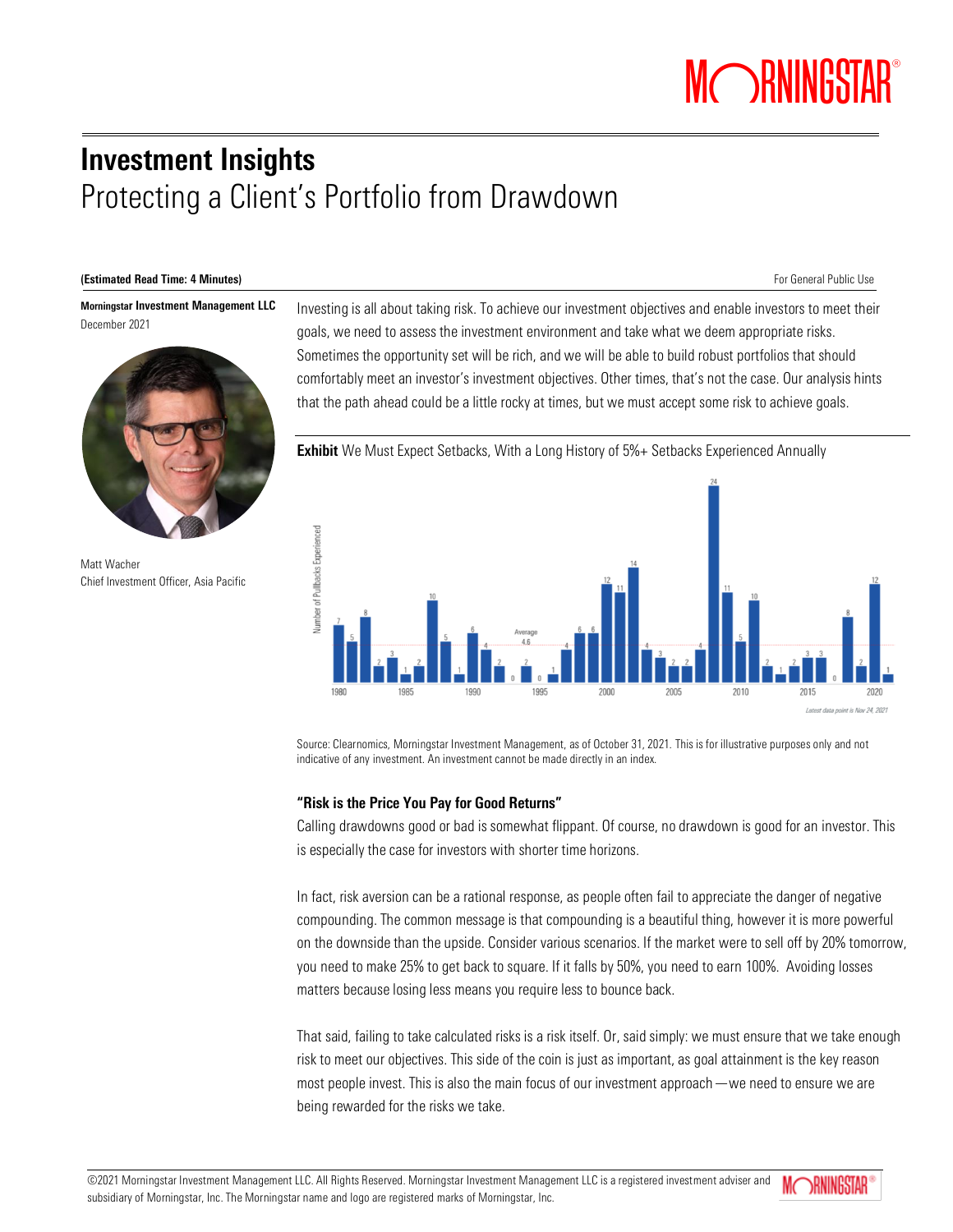#### Tomorrow versus Yesterday

In the last decade it has been a relatively simple task to invest in a very risk-focused way and still achieve healthy returns above the inflation rate.<sup>1</sup> Even in the extreme market event in March 2020, we were afforded the opportunity to buy assets at prices that could deliver exceptional long-term returns—enabling us to be confident that we could deliver on our promises to investors.

However, the opportunity set has clearly narrowed. Equity markets have become more expensive on almost every measure, with some parts of the market moving to what we'd consider quite extreme levels. The same can be said for traditionally defensive assets, with bonds trading at levels that could lead to significant capital losses, especially with economic growth remaining a tailwind and inflation at levels not seen for many years.

Faced with these risks, the key is to assess a portfolio relative to the corresponding goals and risk tolerance of the investor, whilst also acknowledging the investing environment we operate in. Regarding the investment environment, we foresee a wide range of potential outcomes, expecting the next year (and decade) to look quite different from the last.

This is both an opportunity and a threat—it presents an opportunity for us to add value for investors by navigating the series of setbacks ahead, but it'll require a different approach from that taken over the last decade. We are heading into a time when broad market exposure (passive investing) could easily fall short of historical averages and may fail to meet absolute return objectives, making it difficult for investors to achieve their goals. In this sense, we don't expect an easy ride for the average investor.

#### Defending in a Low Interest Rate Environment

Perhaps the biggest dilemma for risk-sensitive investors resides in traditional fixed income. Holdings in "defensive assets" such as bonds offer poor return prospects, in our analysis, creating a true challenge for risk management.

We don't paint with a broad brush here, still selectively investing in pockets of the bond market for their defensive characteristics and/or return potential. However, many fixed income markets are expensive (especially so in corporate high-yield bonds, where we carry an underweight position). This is quite different from the last 30 years, where bonds have played the dual role of return generator and diversifier in portfolios. We are therefore balancing what is left of their defensive characteristics against low absolute yields while also looking for more defensive characteristics from the growth holdings in our portfolios.

#### The Goal Must Still be to Avoid Permanent Loss of Capital

Importantly not all drawdowns are equal. Volatility provides investment opportunities—the ability to get set in assets with significant upside. As investing great Bill Miller says, "volatility is the price you pay for returns" and accepting volatility will be necessary for most investors. The way we approach risk is to consider the potential for two types of drawdowns: 1) *valuation*-induced drawdowns, and 2) *volatility*-induced drawdowns. We embrace volatility, within reason, but want to avoid valuation-induced sell-offs.

©2021 Morningstar Investment Management LLC. All Rights Reserved. Morningstar Investment Management LLC is a registered investment adviser and subsidiary of Morningstar, Inc. The Morningstar name and logo are registered marks of Morningstar, Inc.



<sup>&</sup>lt;sup>1</sup> In our own research, using Australian data, over the last 10 years a typical 60/40 portfolio (60% in stocks and 40% in bonds) achieved a return of at least CPI +3.5% during 96% of rolling three-year periods

since the start of 2010, well above the 62% of rolling three-year returns if we take the analysis back to 1970.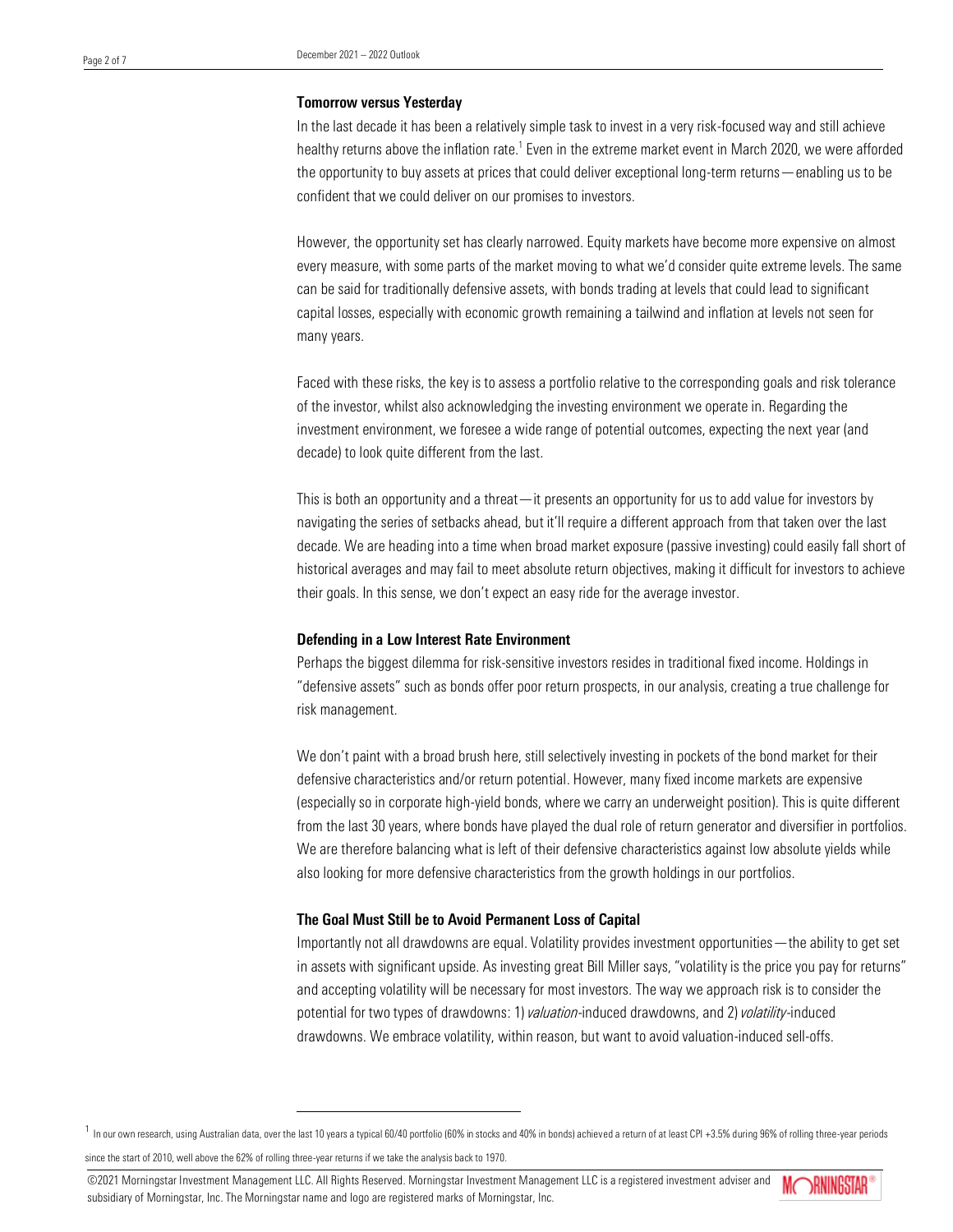When you look at the exposure in our multi-asset portfolios, this difference between volatility and valuation becomes evident. We have a decent tolerance for holding assets with economically sensitive cashflows, even if these assets tend to have higher core volatility.

Valuation-based drawdowns (paying too much for an asset) can be more enduring and may not be fully recouped—even over the long term. Equities that go bankrupt or bonds that default are extreme examples. These are the drawdowns our process seeks to avoid where capital can be permanently impaired.

So, how can an investor both protect and earn? We believe the best pathway is to identify the assets with the greatest reward-for-risk and size them appropriately to manage total portfolio risk. Today, the most attractive holdings are concentrated in cyclical areas of the market, despite their higher volatility, so we employ portfolio construction techniques to offset or temper the cyclical risk, including defensive sector exposures.

Our analysis has shown some of the most attractive assets include emerging-markets debt, consumer-staples stocks, healthcare, and utilities companies. These are all attractive as replacements for growth assets in an array of different environments we might face, especially where the opportunity set is diminished and the potential for a risk event is elevated. Analysis we have recently carried out shows that each of the asset classes named above have inviting downside- and upside-capture ratios against the S&P 500, presenting particularly attractive asymmetry between the two in the significant market scenarios we have run.<sup>2</sup>



**Exhibit** Upside and Downside Capture Ratios Versus the S&P 500

Source: Morningstar Investment Management calculation, as of October 31, 2021.

Somewhat counterintuitively, it is therefore likely that average "through-the-cycle" portfolio growth exposure ought to be higher than last decade—to the point where it may make sense to gain exposure to more volatility assets to achieve investment objectives. This is a good example of using smart diversification techniques, smoothing the ride via carefully selected growth holdings instead of relying on expensive traditional defensive exposures. Still, there is a potential for more volatility in portfolio returns and temporary drawdowns are there.

 $^2$  Emerging-markets debt presents with not just inversely-related downside capture (positive return when the S&P is negative), but also surprisingly large upside capture. Similarly, US consumer staples stocks and healthcare stocks both show low downside captures (consumer staples nearly as low as the fixed-income asset classes) while ranking among the top upside captures.

©2021 Morningstar Investment Management LLC. All Rights Reserved. Morningstar Investment Management LLC is a registered investment adviser and subsidiary of Morningstar, Inc. The Morningstar name and logo are registered marks of Morningstar, Inc.

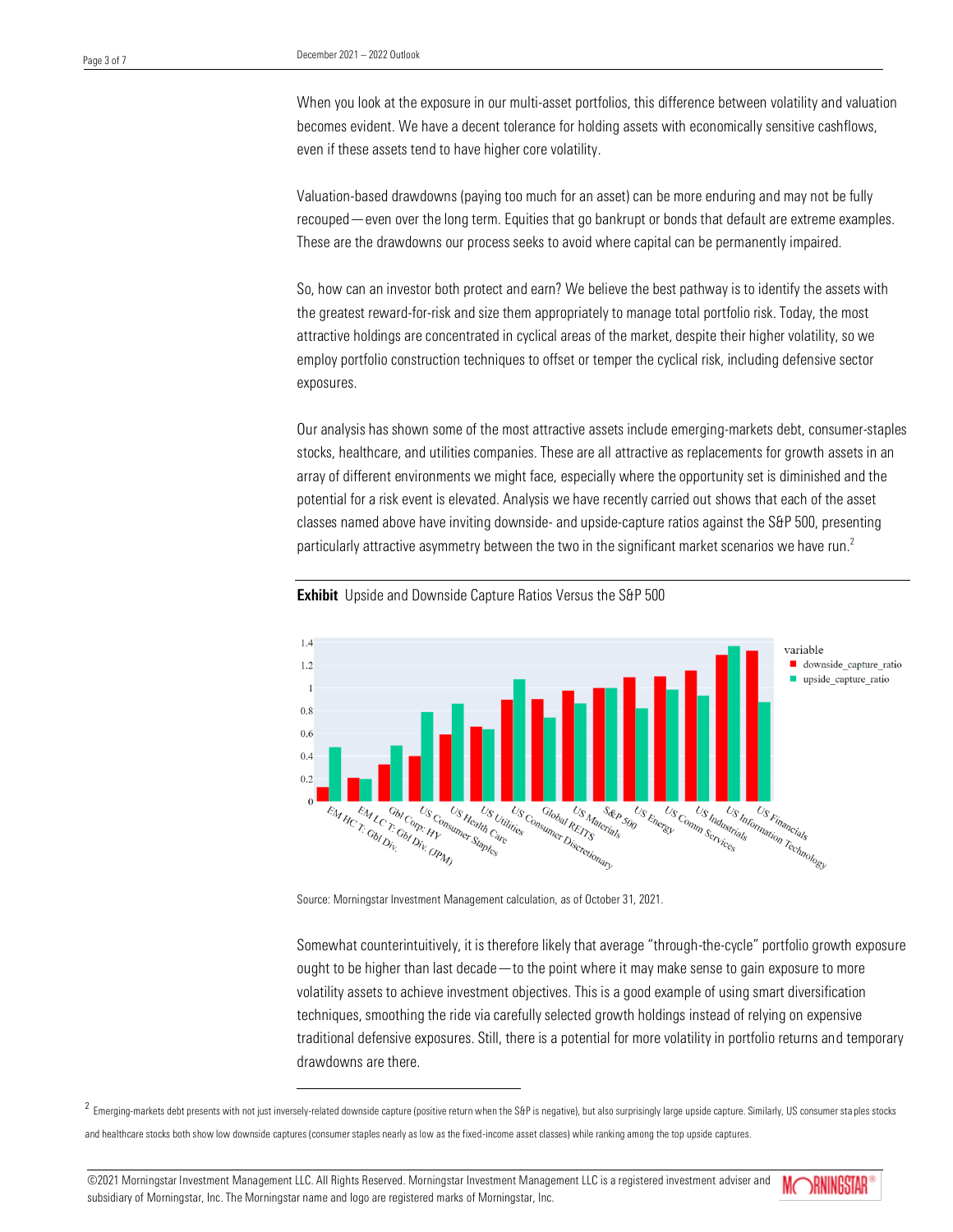Currency exposure is another available tool that may be highly underrated by many investors. For example, the U.S. dollar and the Japanese yen tend to behave as so-called "safe-haven" currencies in periods of broad market stress. By allocating smartly across the currency universe, we can lean on the protective characteristics of the dollar and the yen where it makes sense to do so and have recently boosted this exposure.

# Key Takeaways for Risk Management

The hardest, yet most effective, approach when protecting against loss is to distinguish between volatilityinduced setbacks and valuation-induced losses. Periods of volatility will come and go, which are scary at the time, but they rarely impact goal attainment.

As advocates of great investing, we must collectively resist impulsive actions and understand that the road won't be straight. Accepting some volatility is a pre-requisite for good returns in any market, but today's market arguably requires greater care than usual. In our view, this necessitates us to target the best assets to protect and earn, with careful sizing and smart diversification.

A final thought on downside protection: we should be happy to forego some of the gains in strong upwards markets, acknowledging that we won't participate in losses to the same extent as others if we maintain a risk-focused approach. Ideally, if we can limit losses by investing in a risk-focused way, we are less likely to trigger an irrational response from investors, meaning we are more likely to help them stay invested, giving them a better chance of achieving their goals over time.

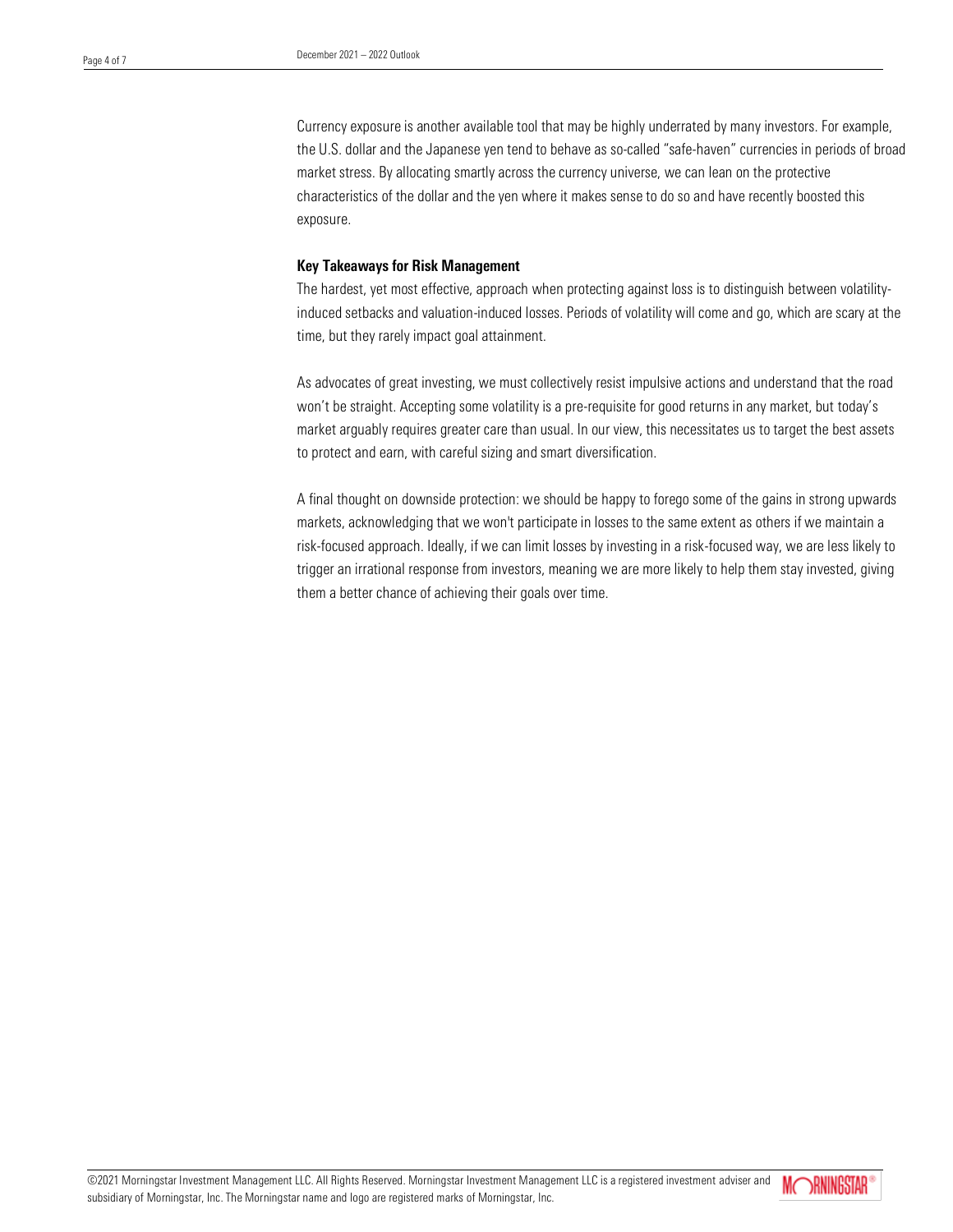# Highlight of Our Convictions

Steering investors to our asset class convictions, our investment team monitors over 300+ markets across equities, fixed income, and currency. We highlight our conviction level across some core assets, including a micro-thesis on the key drivers.

| <b>Asset Class</b>               |                                  | <b>Overall</b><br>Conviction* | <b>Key Long-Term Drivers</b>                                                                                                                                  |
|----------------------------------|----------------------------------|-------------------------------|---------------------------------------------------------------------------------------------------------------------------------------------------------------|
| <b>EQUITIES</b>                  | <b>United States</b>             | <b>Low to Medium</b>          | Valuations are not as compelling as international markets. Investor<br>optimism was bordering on excessive, which remains a concern to us.                    |
|                                  | Europe ex-U.K.                   | <b>Medium</b>                 | We find the opportunity set in Europe to be diverse. The recovery continues<br>to take shape, with sector selection important.                                |
|                                  | U.K.                             | <b>Medium to High</b>         | Investor sentiment has improved, following a long period of negativity. The<br>reward for risk continues to appeal.                                           |
|                                  | Japan                            | <b>Medium</b>                 | We still cite structural reform, providing upside to earnings drivers. The<br>relative appeal is moderate.                                                    |
|                                  | <b>Emerging Markets</b>          | <b>Medium</b>                 | Recent weakness has improved the opportunity set in emerging markets,<br>although the overall appeal is still moderate. Risks need to be managed.             |
|                                  | Germany                          | <b>Medium to High</b>         | German stocks offer solid balance sheets and upside to earnings - without<br>the eyewatering valuations in some other markets.                                |
|                                  | South Africa                     | <b>Medium</b>                 | While sensitive to cyclical earnings and concentration risk, valuations<br>reflect these concerns. Our view has moderated though.                             |
| <b>FIXED INCOME</b>              | Government Bonds - U.S.          | <b>Low to Medium</b>          | Yields are still incredibly low and no longer cover inflation risks. The<br>defensive attributes are appealing, but unlikely to contribute to returns.        |
|                                  | Government Bonds - U.K. & Europe | Low                           | Gilts, Bunds and other EU Treasuries have terribly low yields. Longer-dated<br>bonds are particularly sensitive to inflation risk with poor return prospects. |
|                                  | Investment-Grade Corporate Bonds | <b>Low to Medium</b>          | Yields are unattractive in an absolute sense, with a narrow spread to<br>government bonds. We are wary of valuation risks if the recovery stutters.           |
|                                  | High Yield Credit                | <b>Low to Medium</b>          | Yields no longer compensate for the risk taken. Defaults remain low, but<br>credit risk should not be ignored.                                                |
|                                  | Emerging-Markets Debt (Local)    | <b>Medium to High</b>         | Emerging market debt in local currency (which we prefer over hard<br>currency) continues to offer healthy relative yields, even accounting for risk.          |
| <b>LISTED</b><br><b>PROPERTY</b> | U.S. REITs                       | <b>Low to Medium</b>          | U.S. listed property remains broadly unattractive on an absolute basis,<br>carrying high debt and concentrated exposure.                                      |
|                                  | Non-U.S. REITs                   | <b>Low to Medium</b>          | Continues to rank behind other opportunities on both an absolute and<br>relative basis, although South African REITs continue to stand out.                   |

Source: Morningstar Investment Management, conviction levels confirmed at November 12<sup>th</sup>, 2021.

\*Overall conviction is a long-term judgement built on a five-point scale from "Low" to "High". Typically judged on a 10-year horizon, a "Low" means that reward-for-risk is likely to be subdued, whereas a "High" means reward-for-risk is appealing. This incorporates our four pillars of conviction including 1) absolute valuations, 2) relative valuations, 3) fundamental risk and 4) a contrarian scorecard.

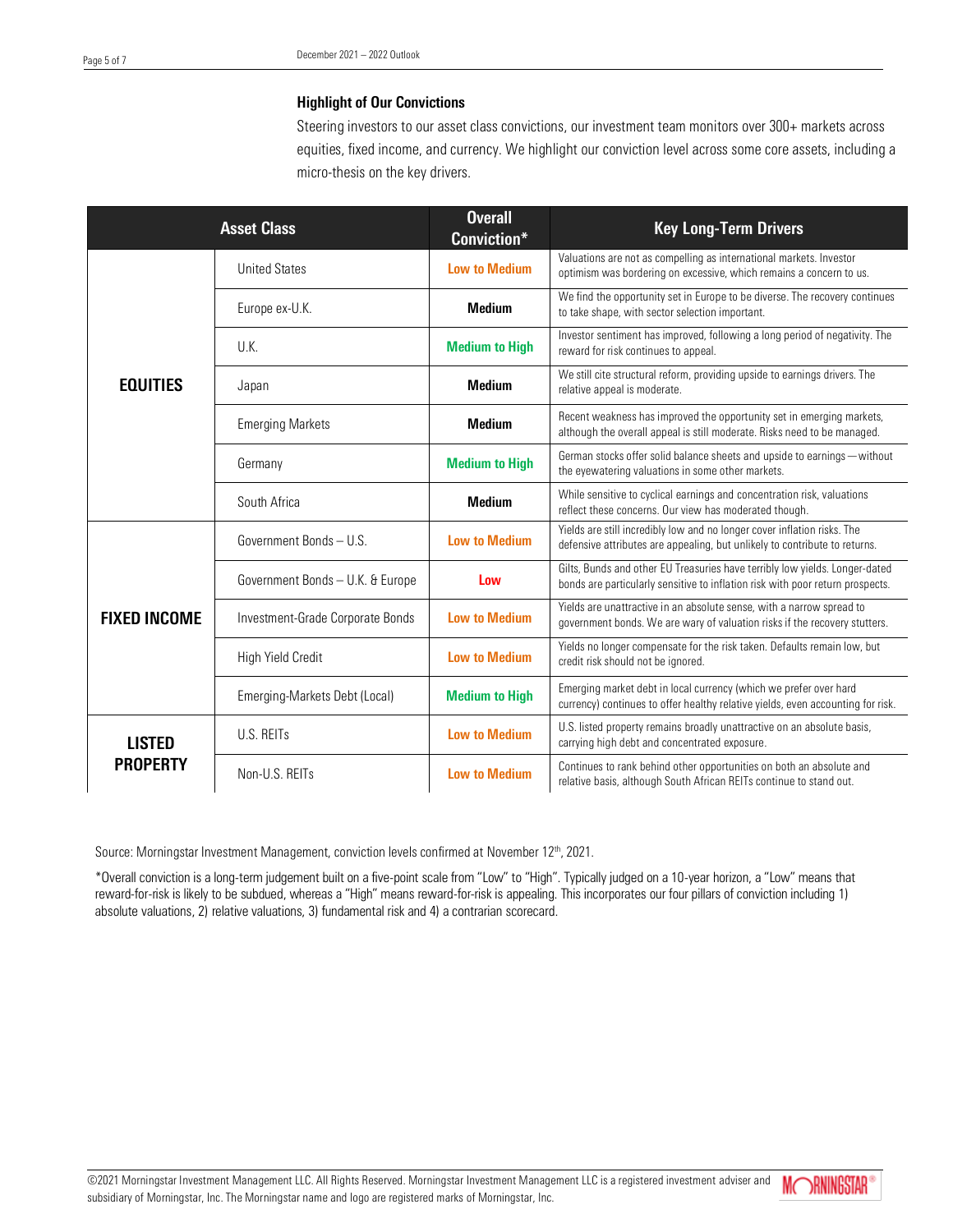#### **Disclosures**

\*The Overall Conviction level and Key Long-Term Drivers reflect the opinion of Morningstar Investment Management. These opinions are as of the date written, are subject to change without notice, do not constitute investment advice, and are provided solely for informational purposes. Morningstar Investment Management shall not be responsible for any trading decisions, damages, or other losses resulting from, or related to, the information, data, analyses, or opinions, or their use. This document contains certain forwardlooking statements. We use words such as expects, anticipates, believes, estimates, forecasts, and similar expressions to identify forward-looking statements. Such forward-looking statements involve known and unknown risks, uncertainties, and other factors that may cause the actual results to differ materially and/or substantially from any future results, performance, or achievements expressed or implied by those projected in the forward-looking statements for any reason.

Investments in securities (e.g., mutual funds, exchange-traded funds, common stocks) are subject to investment risk, including possible loss of principal, and will not always be profitable. Prices of securities may fluctuate from time to time and may even become valueless. Securities in this report are not FDIC-insured, may lose value, and are not guaranteed by a bank or other financial institution. There can be no assurance any financial strategy will be successful.

Diversification and asset allocation are methods used to help manage risk; they do not ensure a profit or protect against a loss.

Morningstar® Managed PortfoliosSM are offered by the entities within Morningstar's Investment Management group, which includes subsidiaries of Morningstar, Inc. that are authorized in the appropriate jurisdiction to provide consulting or advisory services in North America, Europe, Asia, Australia, and Africa. In the United States, Morningstar Managed Portfolios are offered by Morningstar Investment Services LLC or Morningstar Investment Management LLC, both registered investment advisers, as part of various advisory services offered on a discretionary or nondiscretionary basis.

Portfolio construction and ongoing monitoring and maintenance of the portfolios within the program is provided on Morningstar Investment Services' behalf by Morningstar Investment Management LLC. Morningstar Managed Portfolios offered by Morningstar Investment Services LLC or Morningstar Investment Management LLC are intended for citizens or legal residents of the United States or its territories and can only be offered by a registered investment adviser or investment adviser representative.

Investing in international securities involve additional risks. These risks include, but are not limited to, currency risk, political risk, and risk associated with varying accounting standards. Investing in emerging markets may carry these risks. Emerging markets are countries with relatively young stock and bond markets. Typically, emerging-markets investments have the potential for losses and gains larger than those of developed-market investments. A debt security refers to money borrowed that must be repaid that has a fixed amount, a maturity date(s), and usually a specific rate of interest. Some debt securities are discounted in the original purchase price. Examples of debt securities are treasury bills, bonds and commercial paper. The borrower pays interest for the use of the money and pays the principal amount on a specified date.

Investment research is produced and issued by Morningstar, Inc. or subsidiaries of Morningstar, Inc. including, but not limited to, Morningstar Research Services LLC, registered with and governed by the U.S. Securities and Exchange Commission.

The terms "we," "us," and "our" throughout this document refer to Morningstar Investment Management LLC. The term "Morningstar" refers to Morningstar's Equity Research Group.

The information, data, analyses, and opinions presented herein do not constitute investment advice; are provided solely for informational purposes and therefore are not an offer to buy or sell a security; and are not warranted to be correct, complete, or accurate. The information contained herein is the proprietary property of Morningstar Investment Management and Morningstar Investment Services and may not be reproduced, in whole or in part, or used in any manner, without the prior written consent of Morningstar Investment Management or Morningstar Investment Services.

The opinions expressed herein are those of Morningstar Investment Management and Morningstar Investment Services, are as of the date written and are subject to change without notice, do not constitute investment advice, and are provided solely for informational purposes. Morningstar Investment Management and Morningstar Investment Services shall not be responsible for any trading decisions, damages, or other losses resulting from, or related to, the information, data, analyses, or opinions, or their use.